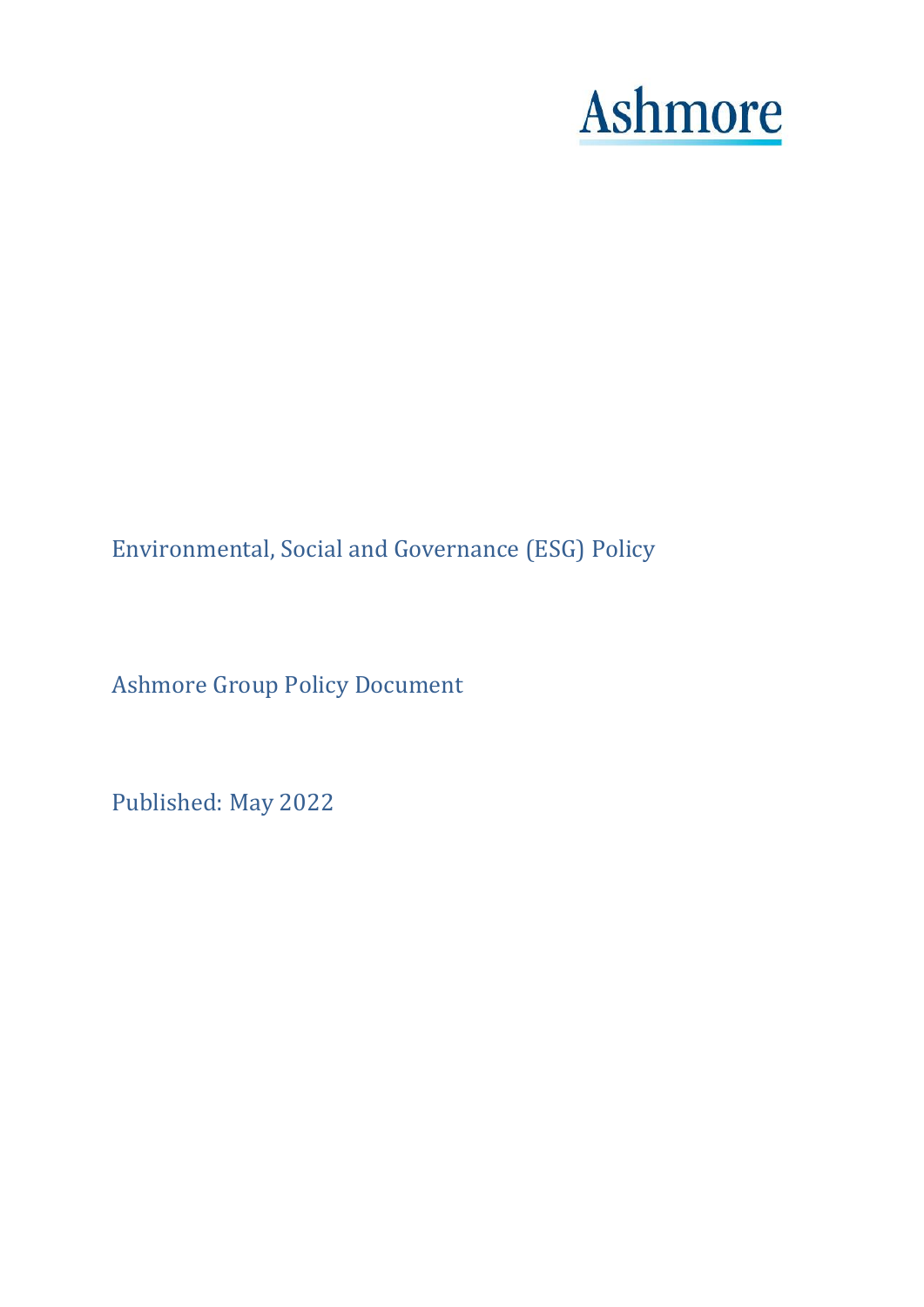# **Environmental, Social and Governance (ESG) Policy**

# **1 Introduction**

At Ashmore we recognise the importance of sustainability and responsible investing and the related opportunities and risks these present. Environmental, Social and Governance (ESG) factors can have a material positive or negative effect on the value of any given investment. The assessment of those ESG opportunities and risks in conjunction with other fundamental factors is an important area of focus for both asset owners and investment managers.

At the same time, there are evolving industry-wide standards and approaches and therefore ESG can mean different things to different investors. Moreover, Ashmore recognises that many investors continue to evaluate the role that ESG will play in their strategies and portfolios.

This Policy has been developed in collaboration with our ESG subject matter experts and investment teams prior to its approval by Ashmore's ESG Committee. This policy is reviewed on an annual basis and approved by the ESG Committee.

This document seeks to outline Ashmore's approach to integrating ESG factors into our investment processes. The ESG policy is one of a number that encompass our broader approach to responsible investing, and should therefore be read in conjunction with the Ashmore's Engagement, Proxy Voting, and Controversial Weapons and Exclusion policies, which can also be found on our website.

# **2 Scope<sup>1</sup>**

The approach outlined in this document applies to investments held in portfolios managed by us, including Ashmore sponsored funds and third-party mandates.

# **3 Responsibility and oversight**

Overall responsibility for Ashmore's responsible investing activities lies with the Ashmore Group plc Board of Directors, which delegates day-to-day responsibility to:

- (1) an ESG committee which has responsibility for setting out Ashmore's responsible investing framework and ensuring the appropriate implementation of all elements of this framework across Ashmore's corporate strategy and investment management. This ESG Committee meets formally at least quarterly, and includes representation from across the organisation, in particular the Investment Teams, Distribution, Operations, IT, Legal, Risk Management and Corporate Development.
- (2) the Investment Committees and the relevant theme sub-Investment Committees which are responsible for the investment decisions and all ESG investment-related activities. Oversight of the ESG scoring process and its application in investment management

<sup>1</sup> <sup>1</sup> For any given investment theme or fund, the nature and scope of ESG processes may be tailored to reflect regulatory, client and/or local market practice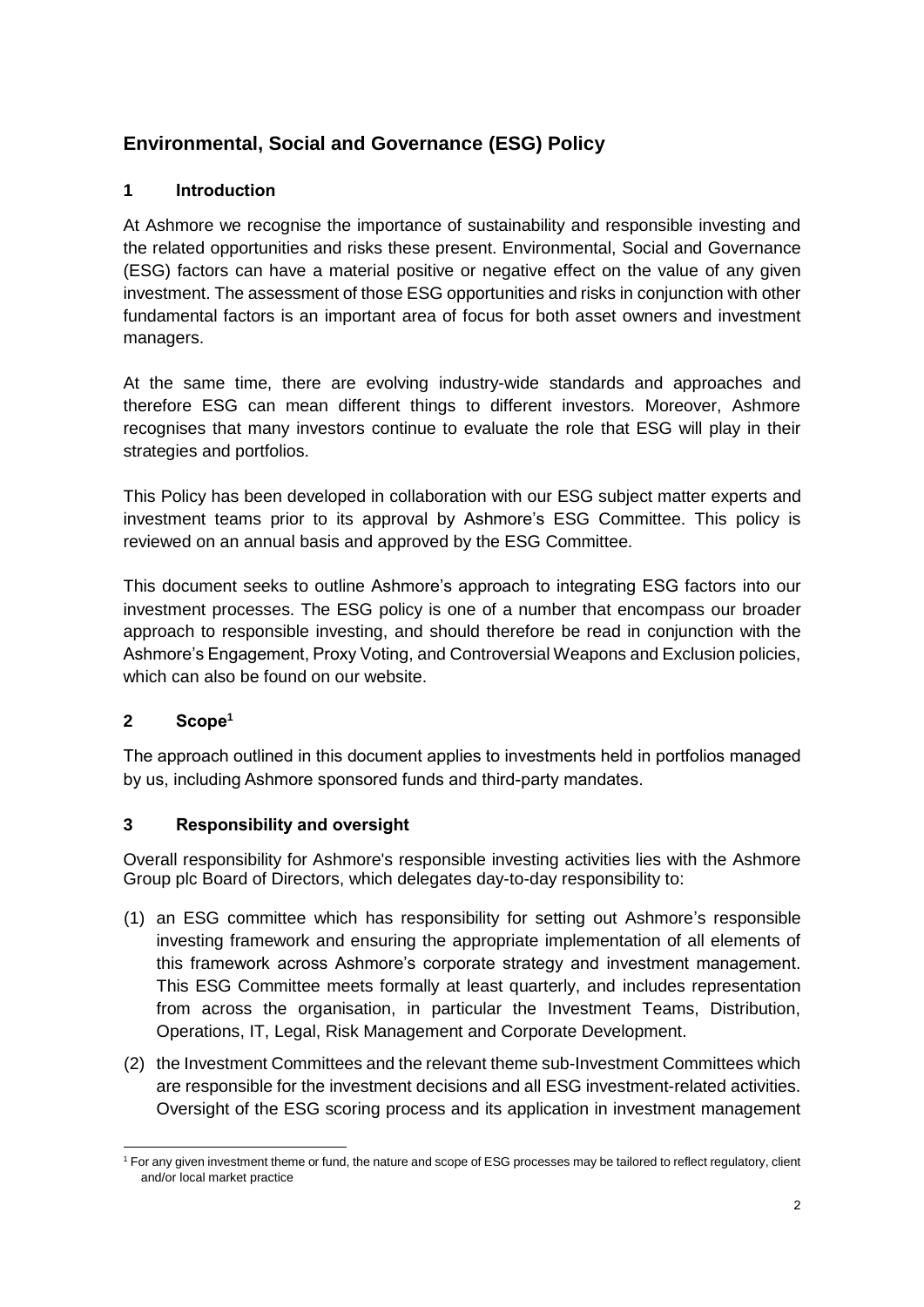decisions is undertaken by the Investment Committee and the relevant theme sub-Investment Committees.

#### **4 Definitions**

ESG factors include amongst others, the categories listed in the table below and the Investment Managers take these into consideration in their investment analyses.

As noted in Section 1 of this Policy, ESG can mean different things to different investors. At Ashmore, when we talk about environmental, social and governance opportunities and risks, these terms cover but are not limited to<sup>2</sup>:

| <b>Environment</b>                                                 |                                            |  |
|--------------------------------------------------------------------|--------------------------------------------|--|
| Corporate                                                          | Sovereign                                  |  |
| Global impact and GHG emissions                                    | <b>Environmental footprint</b>             |  |
| Local impact and water and waste management                        | Clean energy / climate adaption strategies |  |
| Incidents of environmental pollution                               | Utilisation of natural resources           |  |
| Energy management and use of green energy                          | Natural disasters risk                     |  |
| Policies and innovations to limit negative<br>environmental impact | Incidents of environmental impact          |  |

| <b>Social</b>                          |                                         |
|----------------------------------------|-----------------------------------------|
| Corporate                              | Sovereign                               |
| Employee diversity and inclusion       | Inequality and social disparity         |
| <b>Customer Welfare</b>                | Ability to meet populations basic needs |
| Human rights and community relations   | Social stability                        |
| Labour practices and health and safety | <b>Political liberties</b>              |
| Supply chain management                |                                         |
| Materiality of philanthropy spend      |                                         |
| Product quality and safety             |                                         |

| <b>Governance</b>                              |                                                  |
|------------------------------------------------|--------------------------------------------------|
| Corporate                                      | Sovereign                                        |
| Transparency and disclosure                    | Societal infrastructure and delivery of services |
| Governance structure                           | Government effectiveness and accountability      |
| Minority interests fair representation         | Regulatory environment                           |
| Public listing and reporting                   | Strength of institutions                         |
| <b>Management Accessibility</b>                | Rule of law                                      |
| Long-term Incentive Scheme KPIs                | Measures to improve sustainability               |
| Strategies to mitigate the impact of ESG risks |                                                  |

<sup>-</sup><sup>2</sup> Such ESG processes may be tailored to reflect any given investment theme or fund.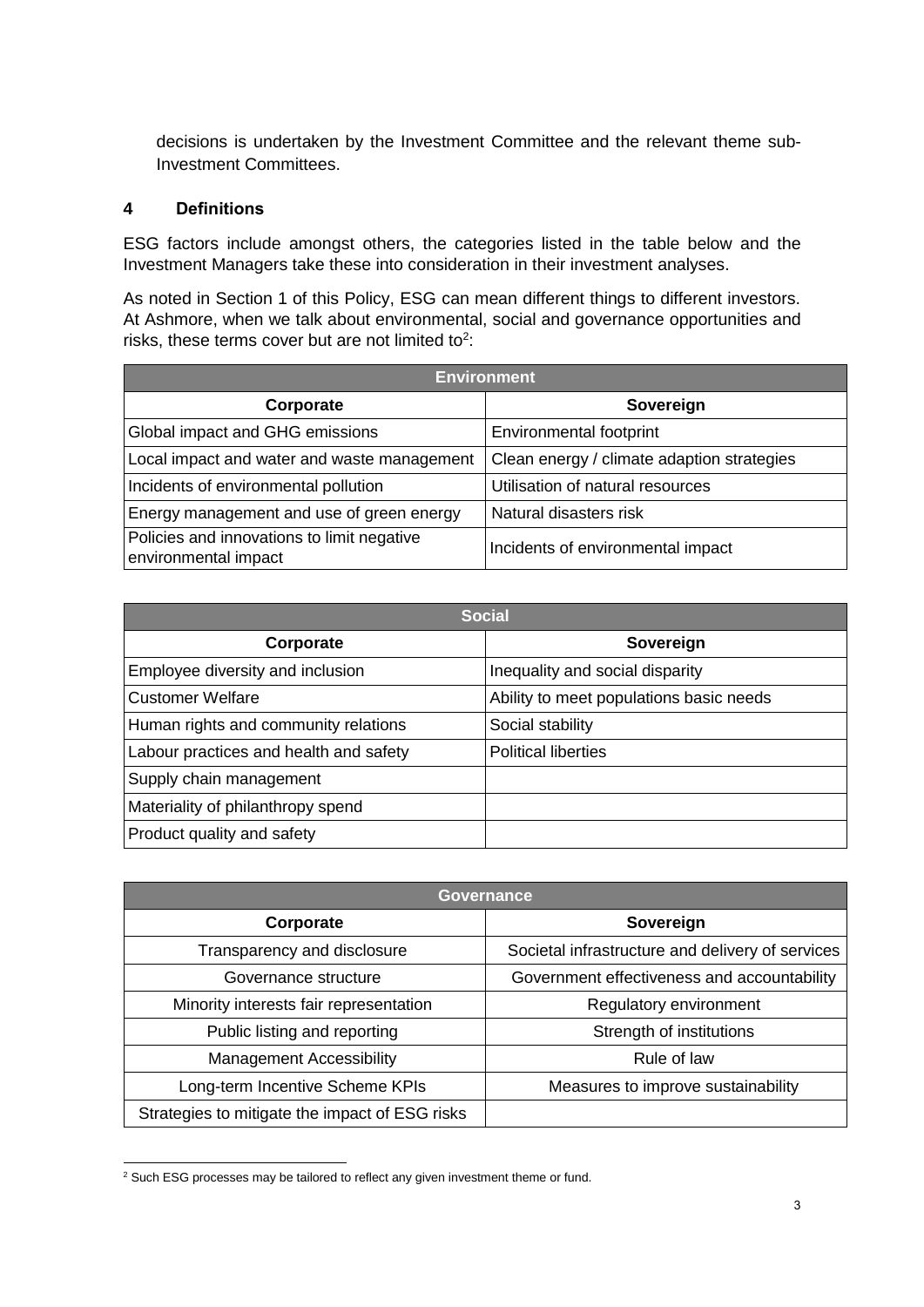# **5 Principles**

Our philosophy is underpinned by a belief that the incorporation of non-financial factors is essential to building a robust understanding and assessment of an issuer or an asset and that over time this will improve investment performance, promote better corporate business models and result in sustainable economic development.

Central to our Investment Managers' investment process is the ability to create value and deliver returns in line with clients' investment objectives, including sustainability and responsible investing preferences.

Integral to our Investment Managers' approach to investing is to understand the alignment with fundamental principles and adherence to international laws and norms governing matters including human rights, labour, bribery and corruption, climate risks and the environment. These principles underpin the Investment Managers' ESG criteria and processes and guide our understanding of sustainability risks and impacts.

As a signatory of the UN Principles for Responsible Investment (PRI), Ashmore also seeks to align our Policy with the six PRI principles.

# **6 ESG Process / Procedure / Framework**

ESG risk analysis is integrated into the investment process across all investment strategies. The process is fundamentals driven and issuer analysis encompasses a multitude of factors, including those relating to ESG.

Our Investment Managers' assessment of an issuer's ability to manage ESG factors successfully is integral to the determination of future value. Issuers that can demonstrate strong ESG credentials are more likely to boost economic development and financial performance over time; for example by growing faster, reducing the cost of capital and generally managing risks better compared to their peers. The integration of ESG factors into investment decision-making means that such decisions may also result in positive environmental and social impacts as well as long-term value creation. Consequently, ESG factor analysis is integrated into the investment processes in the same way as we assess macroeconomic risk, financial performance and credit metrics. It acts as both a form of risk management and a source of alpha generation.

With around 100 investment staff dedicated to Emerging Markets, our Investment Managers have always relied on our own proprietary research. Our Investment Managers' approach to ESG analysis uses a similar process to help them consider some of the principal adverse impacts of sustainability factors, including various environmental, social and employee-related matters, on their investment decisions. Our portfolio managers use a variety of external secondary data sources, which are complemented by research and on-site visits, meetings with companies and data provided by third parties, which add depth of understanding, and help substantiate the data from our own research and assessment.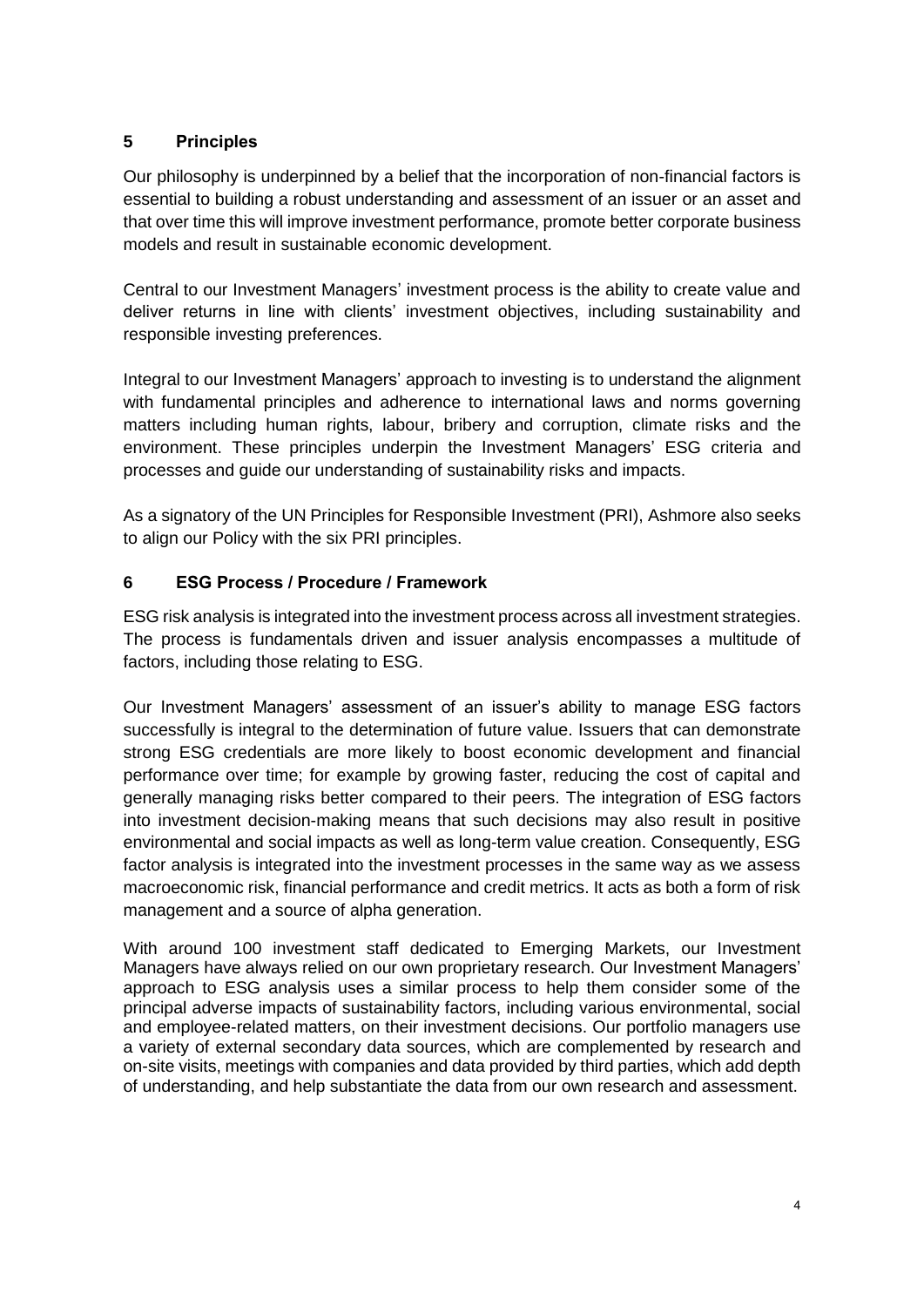Our portfolio managers and analysts score<sup>3</sup> each issuer by asking two underlying questions for each of the ESG aspects of an issuer: (i) the relevant issuers' current level of performance against developing best ESG practice; and (ii) the quality of such relevant issuer's policies and initiatives which seek to improve its' ESG performance.

In undertaking this assessment, our portfolio managers and analysts assess a variety of environmental, social and governance factors in order to score each issuer. The key components considered as part of this process are listed in Section 4 of this Policy. These components include an element of both historic performance and intended future action, with our portfolio managers and analysts being provided with specific risks and indicators to consider and assess under each component. Final scores are then prepared based on the assessment of the investment against each component. These scores are reviewed at a minimum every 12 months and may be reviewed sooner on a key events basis.

# **7 Stewardship / Voting**

Ashmore seeks to be active and to engage with issuers, both at sovereign and corporate<sup>4</sup> levels, on how they can improve their ESG outcomes. This is carried out as part of ongoing dialogue with government officials and company management. Where there are concerns, we engage with management and key stakeholders. This approach helps create a positive feedback loop, whereby investors reward positive performance with a lower cost of capital (and access to international capital markets) and penalise poor performance with withdrawal of capital. Over time, such incentives should lead to behaviour changes among issuers, partners and stakeholders in favour of more sustainable economic development, better corporate management models and operating practices. As more asset owners and managers implement similar investment processes, the changes in behaviour should accelerate across both Developed and Emerging Markets issuers and stakeholders. Ashmore's approach to engagement is set out in its Engagement policy available on the website.

In keeping with Ashmore's policy on Proxy Voting, our equity portfolio managers aim to vote on all proxies presented to them. Where they have concerns, they seek to engage with company management and other key stakeholders to address these. For further details of Ashmore's approach to voting including the management of conflicts of interest, please refer to the Proxy Voting policy available on the website.

# **8 Minimum Restrictions / Exclusions**

Our Investment Managers restrict investment in companies engaged in the manufacture, distribution and maintenance of controversial weapons. The scope and breadth of this restriction is outlined in the Investment Managers' Controversial Weapons policy. In addition, in accordance with its Exclusion policy our Investment Managers also exclude

<sup>1</sup> <sup>3</sup> In addition to scoring, certain investment themes may conduct additional analyses. For example, for real estate investments, due diligence findings are documented and presented to the Investment Committee as part of the investment thesis. Performance on such matters is then also monitored on a periodic basis

<sup>4</sup> These engagements also include any other stakeholders and business partners and for real estate investments, these would also include developers, contractors and local communities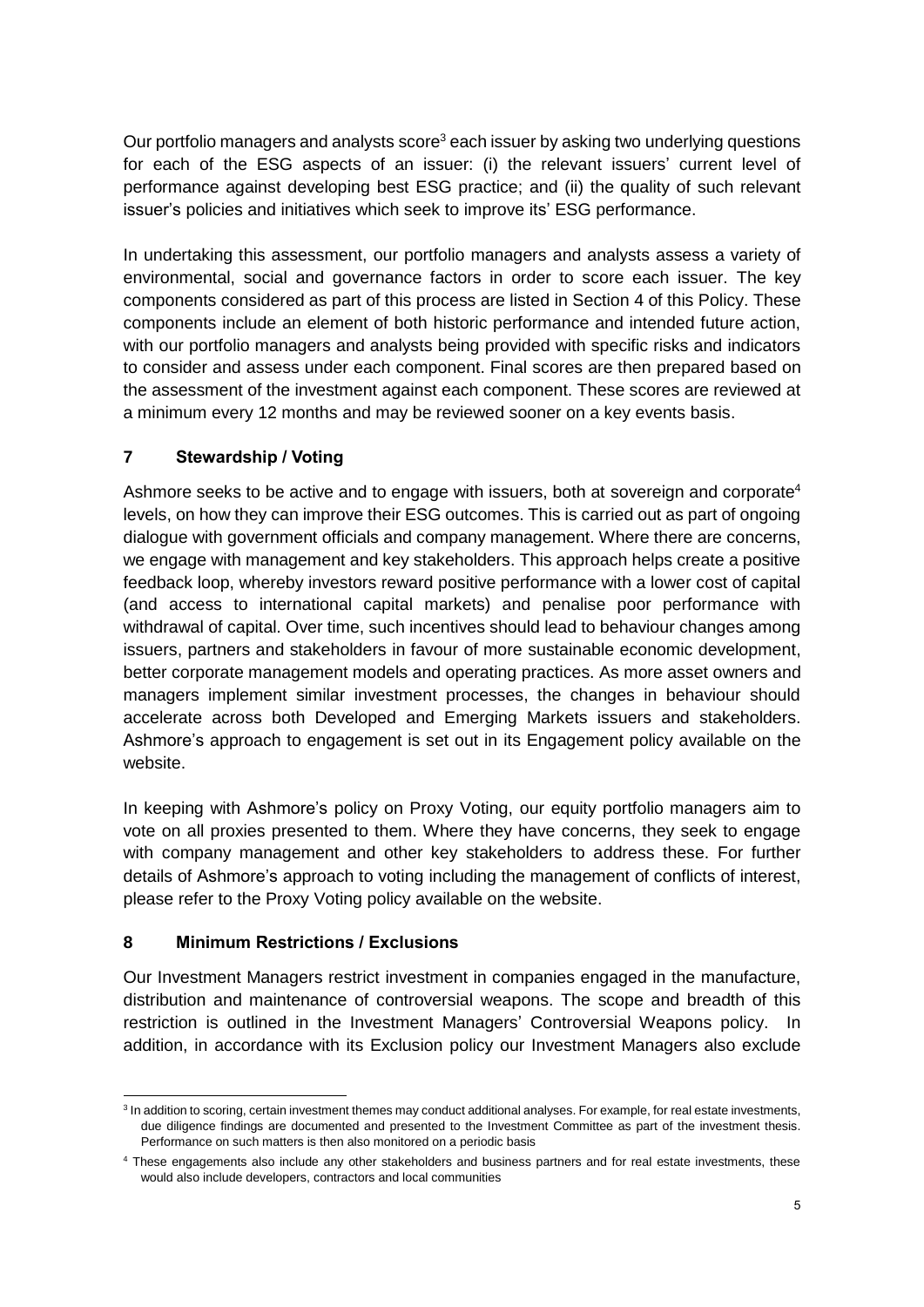companies engaged in pornography.

For our ESG product range, minimum ESG score criteria and additional industry-based exclusions are also applied to the portfolio.

We seek to comply with applicable government authorities, and at a country level, screens all investments against the UN Security Council and EU/UK Sanctions as applicable and the US Office of Foreign Assets and Control lists.

Our Investment Managers are able to customise client portfolios to meet specific requirements for geographic, sector and stock specific restrictions.

# **9 Monitoring**

Our Investment Managers' portfolio managers and analysts monitor the performance of its investments based on a range of metrics, including ESG performance. Any material changes in performance will in the first instance be raised with the relevant issuer or stakeholder. Depending on the outcome of this engagement, the issue will be formally raised and addressed through the relevant Investment Committees.

For certain ESG products, our Investment Managers set out additional ESG performance criteria, which are then assessed through Ashmore's compliance systems and procedures. This includes various industry exclusions and minimum scores and standards. Where appropriate, these are coded by Ashmore Compliance.

# **10 Disclosure / reporting**

In line with the Shareholders Rights Directive II, Ashmore discloses its engagement and proxy voting record on an annual basis in its Annual Report.

In addition, we will comply with any disclosure obligations in line with applicable laws and regulations which may differ depending on the Ashmore entity, product or service provided.

# **11 Training**

Ashmore seeks to provide its investment teams with appropriate training to facilitate ESG integration and assessment into the investment analysis. Furthermore, updates and changes to our approach to Responsible Investment are shared through the ESG Committee. This ensures that all relevant teams are updated and trained on any changes in a timely manner.

# **12 Reporting ESG issues**

Any relevant ESG issues relating to Ashmore's responsible investing framework are escalated to the ESG Committee.

Any relevant ESG issues relating to the investment process are also escalated through the Investment Committee and relevant theme sub-Investment Committee.